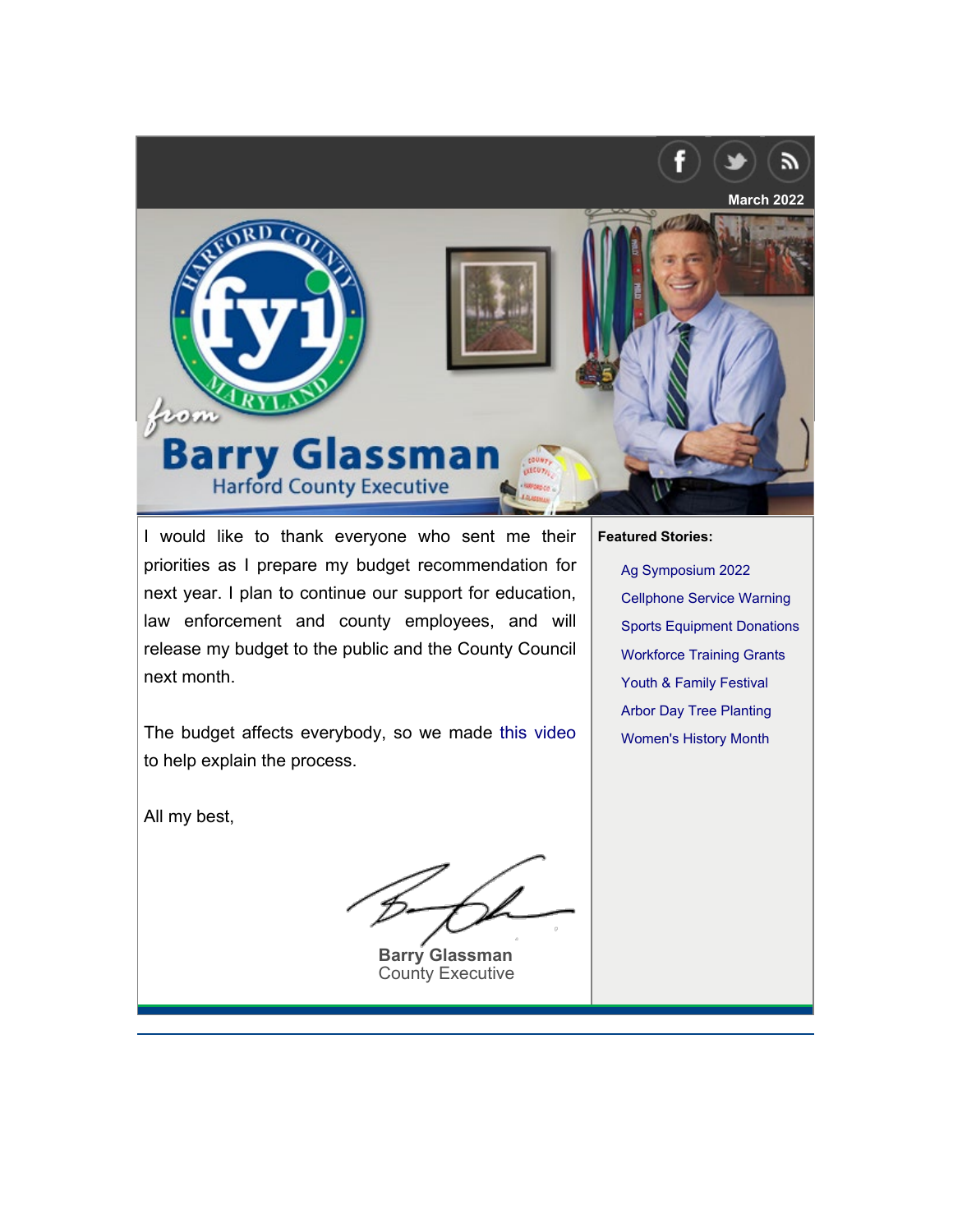

# **Celebrate spring and join** us for this FREE event!



## **Anyone Can Garden - Ag symposium Saturday, March 26**

[Anyone can grow healthy food indoors and out. Learn how to sprout microgreens](https://news.maryland.gov/mdem/) indoors and cultivate a vegetable garden at our fourth annual Farmers & Community Partnership Agricultural Seminar. This year's seminar will be held in person from 8:30 a.m. to 12 p.m. at Harford Community College. A free breakfast and gardening marketplace featuring local vendors will kick off the event, which will include guest speakers and a Q & A. The event is free, but [registration is required.](https://harford.universitytickets.com/) Hurry, tickets are limited and going fast.



#### **Cellphone 9-1-1 service warning**

<span id="page-1-0"></span>Older cellphones may stop operating this year as the major wireless carriers retire 3G networks. Other devices that use 3G connectivity, such as some medical alert devices, tablets, smart watches, and home security systems may also be affected. Wireless carriers have informed customers about their switch to 4G and 5G. But [some users, including victims of domestic violence, may have old phones without](https://www.harfordcountymd.gov/3384/Sports-Equipment-Collection-Drive) active service that can still be used to reach 9-1-1 in an emergency. [Click here for](https://news.maryland.gov/mdem/) [more information](https://news.maryland.gov/mdem/) and options from the Maryland 9-1-1 Board.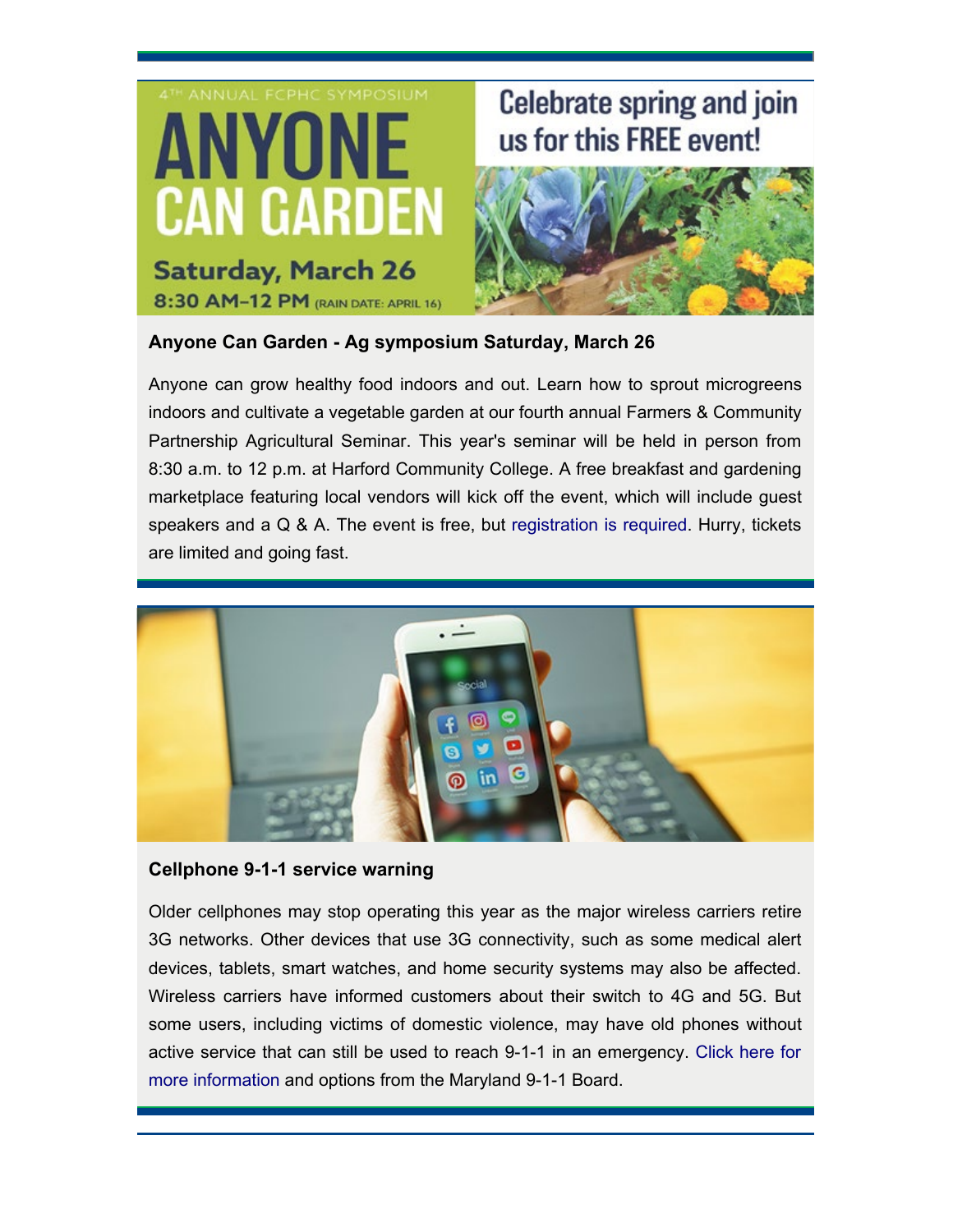

## **Sports equipment donation drive**

the gear. So, we've partnered with the nonprofit Leveling the Playing Field to collect sports equipment during March. If you'd like to help, drop off your new or gently used equipment, like baseball gloves, cleats, and lacrosse sticks, at any of our Parks and Recreation activity centers and buildings. Leveling the Playing Field will bring the equipment to their warehouse in Baltimore where any Harford County team, rec council, school or other organization serving low-income children can apply to come and pick out what they need. For more information and a list of accepted items, [click here](https://www.harfordcountymd.gov/3384/Sports-Equipment-Collection-Drive). [Every child should have a chance to play sports, but some families can't afford all](mailto:lmkrysiak@harfordcountymd.gov)

<span id="page-2-0"></span>

## **[Attention employers: Learn how to apply for workforce technical training](https://www.harfordcountymd.gov/3054/Youth-Family-Resource-Festival) grants March 8**

<span id="page-2-1"></span>Our Office of Community & Economic Development offers matching fund reimbursements to Harford County employers who train their employees to improve their technical skills. Grants of up to \$1,000 per employee and up to \$5,000 in total grant funds per company are available in two rounds, in May and October of each year. To help local businesses apply successfully and navigate our online application grant portal, we are hosting a webinar via Microsoft Teams from 9 a.m. to 10 a.m. on Tuesday, March 8. [Click here to register.](mailto:lmkrysiak@harfordcountymd.gov)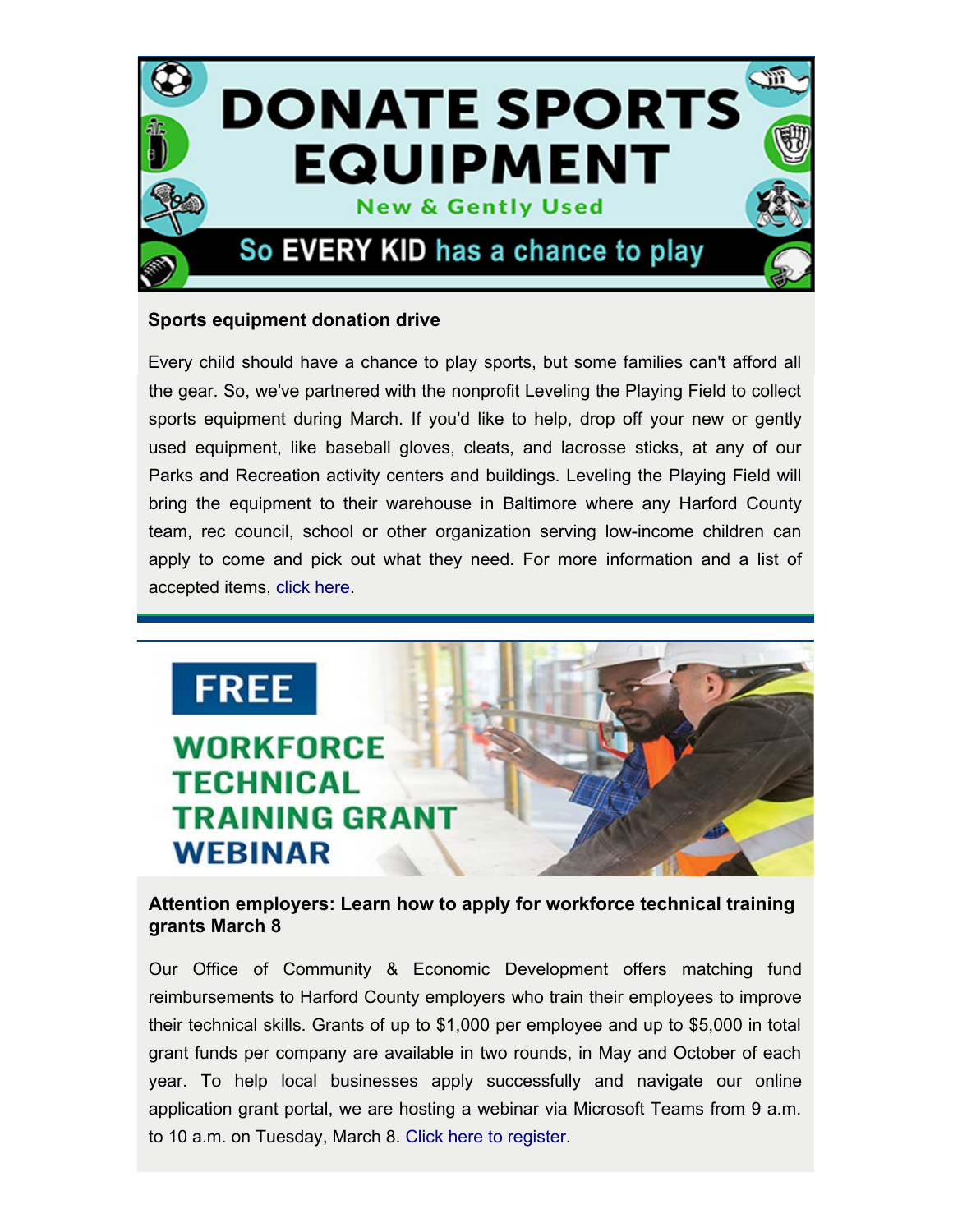

#### **Youth & Family Resource Festival April 9**

and their parents will be able to take a dance lesson or touch a firetruck, and find out about athletic programs, saving money, housing support and computer and technology safety. Information will be available on summer camps, pre-school programs, college prep and more. [Registration is encouraged and free](https://www.harfordcountymd.gov/3054/Youth-Family-Resource-Festival) [transportation](https://www.harfordcountymd.gov/3054/Youth-Family-Resource-Festival) to the APGFCU Arena at Harford Community College will be available. The Harford County Youth and Family Resource Festival connects families with resources for children and young adults of all abilities. This year's festival will be [held on Saturday, April 9, and feature 80 exhibits, workshops, and activities. Kids](https://www.facebook.com/events/624310045541109)

<span id="page-3-0"></span>

## **Volunteers of all ages needed to plant trees Friday, April 15**

<span id="page-3-1"></span>We are excited to bring back our annual Arbor Day tree planting Friday, April 15 starting at 10 a.m. at the Harford Waste Disposal Center in Street. We'll have [displays and demonstrations in addition to the tree planting and every attendee will](https://youtu.be/3vIWvkUqgdQ) receive a free native tree. Civic organizations, school groups, Scout troops, families and individuals are all welcome to this fun community event to improve our natural environment. Please bring a hammer, shovel, and work gloves if you have them. For more information, please call 410-638-3103 x1359.